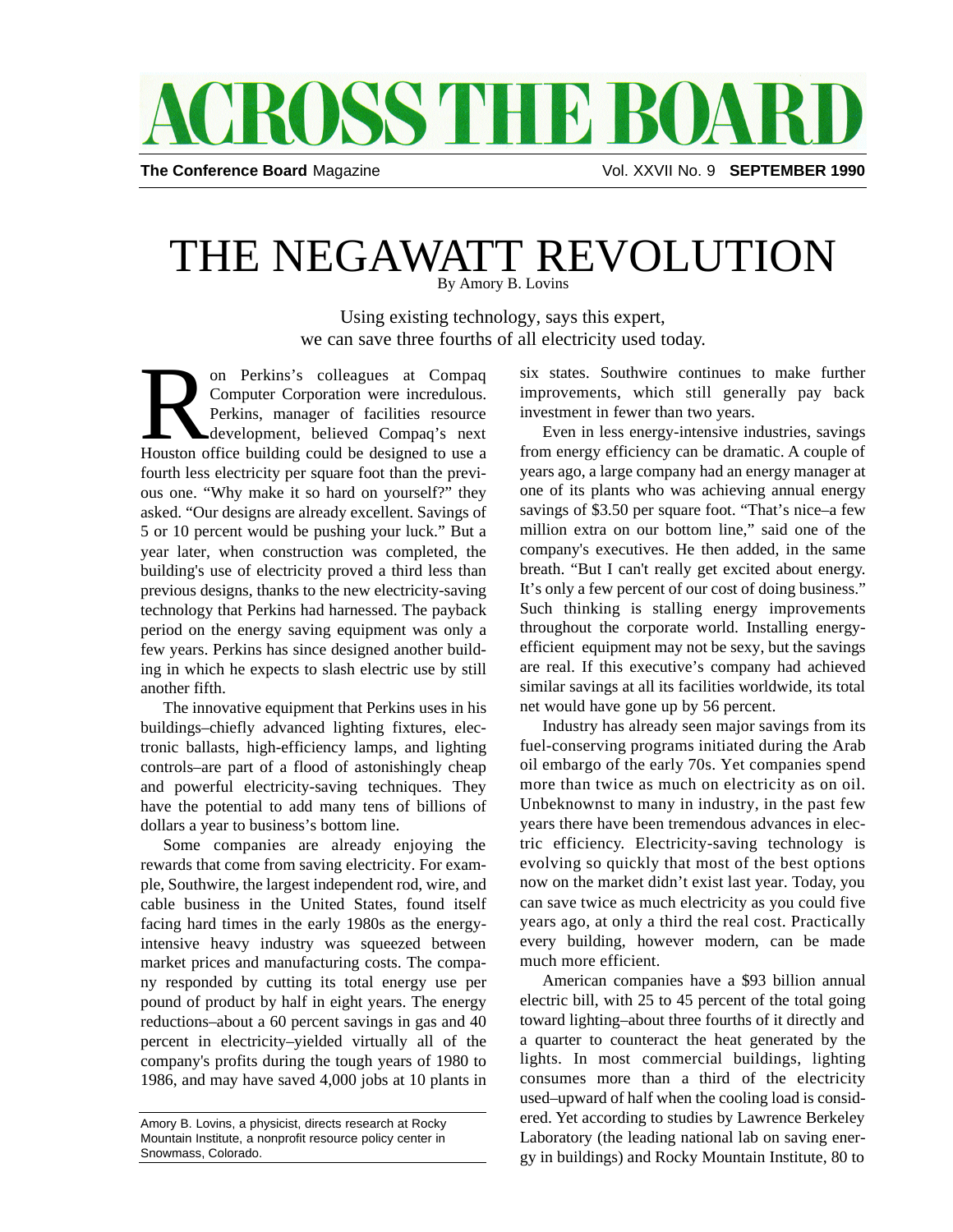90-plus percent of this lighting energy could be saved by fully converting to today's most efficient lighting equipment.

The vast range of efficient lighting hardware now available fits almost any need, providing unchanged lighting levels with less glare, more pleasant and accurate color, no flicker, and no hum. Upgrading a typical office fluorescent lighting system can be accomplished by installing computer-designed reflectors, which deliver virtually the same light from half as many lamps; new lamps that give off more light per watt and nicer color; sophisticated high-frequency electronic ballasts, which start and regulate the current of the lamp and can now power four lamps instead of two; and several kinds of controls. As a result, a company will need only half as many lamps and a quarter as many ballasts, which should save it 70 cents per square foot on maintenance costs–nearly half the total cost of the upgrade. Typical direct energy savings are about 70 to 90 percent, and including the 35 to 40 percent "bonus" for saved space-cooling, most paybacks are well under two years.

Even juicier savings come from converting incandescent lamps, such as the ubiquitous flood lamps in can fixtures, to compact fluorescent lamps. These lamps can cut lighting bills by 75 to 85 percent, and they last 4 to 13 times as long, thereby more than paying for themselves just by reducing maintenance costs on replacement bulbs and the labor needed to install them.

Other improvements can boost lighting savings by another third or more, including better maintenance, lighter-colored finishes and furnishings to distribute light better, top-silvered blinds and glass-topped partitions to bounce sunlight three times as far into buildings, polarizing lenses that make reading easier by almost eliminating glare, half-watt electroluminescent panels to replace 30- to 50 watt EXIT signs, and miniature tungstenhalogen spotlights for displays.

Together, these commercially available lighting innovations have the potential to save about a fourth of all the electricity in the country, at a net cost somewhat less than zero. In fact, Rocky Mountain Institute estimates that because the amount saved on maintenance costs would be more than the cost of the electricity-saving devices, the average cost of replacement will be about *minus* 1.4 cents per kilowatt-hour. In the United States this would displace 120 Chernobyl-size power plants costing about \$200 billion and eliminate more than \$30 billion a year in utility operating costs. This may be the biggest goldmine in the whole economy.

pportunities nearly as dramatic abound in<br>every other electricity-consuming device.<br>Together, they can cut U.S. electricity<br>consumption by another half.<br>After lights, motors are probably the next fattest pportunities nearly as dramatic abound in every other electricity-consuming device. Together, they can cut U.S. electricity consumption by another half.

opportunity. Motors use at least two thirds of industrial electricity and some 53 to 60 percent of all the electricity in the country–more than \$90 billion a year worth, or about 2 percent of our gross national product. In fact, making the electricity to run U.S. motors now uses more fuel than is consumed by all U.S. highway vehicles.

A typical big industrial motor consumes electricity costing some 10 to 20 times its own total capital cost per year. Over a motor's life, a 1 percentage point gain in efficiency typically adds at least \$10 per horsepower to the bottom line. Direct efficiency gains averaging about three and-a-half percentage points are currently possible, which for a motorintensive company, such as a paper mill, can create enough savings to turn around a foundering firm.

Two measures that have gained wide acceptance are buying only high-efficiency new motors, which can now save twice the electricity that they could a decade ago, and using electronic speed controls. Immediately replacing a standard induction motor with a high-efficiency model has many advantages. In addition to cutting electricity costs, the replacement will last twice as long because it runs cooler and has better bearings, will need fewer capacitors to boost the motor's "power factor" (the fraction of electricity fed into the motor that actually turns it rather than heating it), and will work better with adjustable-speed drives.

Electronic speed controls have become popular because many machines, especially pumps and fans, need to vary their speed to match production needs. Before electronic adjustable-speed drives became widespread and affordable, output was usually varied by running the pump or fan at full speed while "throttling" its output with a partly closed valve or damper– like driving with one foot on the accelerator and the other on the brake. Today, electronic speed controls can eliminate this waste. When you need only half the flow from a pump, you can save almost seven eighths of the power because its energy needs vary as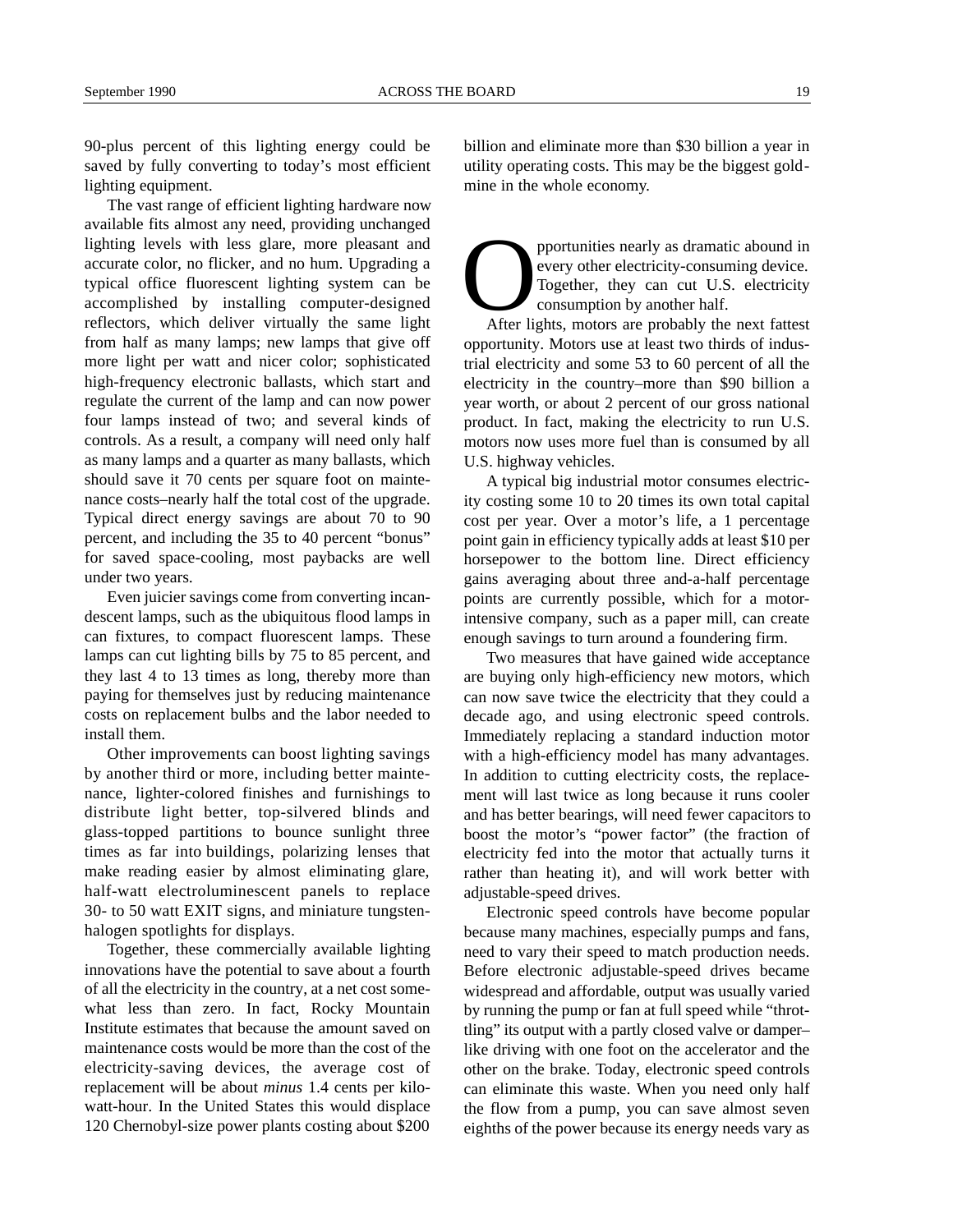roughly the cube of its flow. In all, electronic adjustable-speed drives can save 14 to 27 percent of total U.S. motor energy, with paybacks of a year or two. Only a few percent of this opportunity has yet been grasped.

The University of the set wo measures, ignoring the other half of the total electricity-saving potential in motor systems. At Rocky Mountain Institute we have identified 33 kinds of further urrently, most engineers consider just these two measures, ignoring the other half of the total electricity-saving potential in motor systems. At Rocky Mountain improvements that could be made to motor systems, comprising the choice, maintenance, sizing, and controls of motors and the systems that supply electricity and transmit torque from the motor to the driven machine. Implementing all 35 of the improvements can cut the motor systems' use of electricity in half, for a potential national savings equivalent to 80 to 190 giant power plants. (This figure doesn't even take into account the potential for another 50 percent savings on the remaining electricity bill from improving the machinery that the motors are driving.) Because you pay for only seven of the 35 improvements–the rest are cost-free by-products– the average payback on the doubled efficiency is only about 15 months.

Capturing the savings depends on simultaneously doing many things right. For example, to double a motor's lifetime, the motor's shaft must be kept precisely aligned with the shaft it's driving or the bearings will fail prematurely, and the bearings themselves must be lubricated by someone with clean hands to prevent dirt from getting into the grease and eating the bearings–both simple steps that frequently aren't taken in American industry.

Companies should switch from V-belts, which stretch, slip, and require so much tension to stay in place that they harm the bearings, to "synchronous" belts, which have teeth that engage sprocket lugs so the belt doesn't slip, and fiberglass or Kevlar bands inside so it doesn't stretch. Not only would such a conversion save about 5 to 15 percent of the transmitted energy, but it would cost about *minus* a dollar per kilowatt-hour because of immense maintenance savings.

Maintenance itself must also be improved. Poor maintenance ruins costly motors, wastes energy, and needlessly incurs downtime costs that can exceed \$10,000 per hour. Measurements by General Electric Company suggest that in the United States between \$1 billion and \$2 billion worth of electricity is wasted each year by the damage done to the iron cores of motors as a result of poor repair practices used to remove old windings. An alternative technique using only gentle warmth to loosen old windings for removal causes no damage and is faster and cheaper, but is known to relatively few motor repairmen. Another step to improve the state of motor maintenance would be to make lubrication and other motor upkeep a white-lab-coat profession, with a "motor doctor" who makes house calls and administers precisely metered dosages of special medicine to motors.

W Then it comes to energy efficiency,<br>details matter. Jim Clarkson, the mas-<br>termind behind Southwire's dramatic<br>savings, found that before executives<br>toured plants, motors were often given a coat of hen it comes to energy efficiency, details matter. Jim Clarkson, the mastermind behind Southwire's dramatic savings, found that before executives shiny new paint. Over the years, so many coats built up that the heat couldn't get out. Today, you can't repaint a Southwire motor without first stripping off the old paint. Clarkson also discovered that of the typical 6 percent power loss between the meter and the machinery, three fourths could be saved, with a payback of around two years, just by installing wire twice as fat. The wire in most big buildings, it seems, is chosen by low-bid electricians told to meet the local building code, which is meant only to prevent fires, not to save money.

Many energy-saving techniques require no investment. Clarkson found he could save Southwire 10 percent of its motor electricity bill by turning off idling motors. At some machines he installed a red light that went on when high peak-period utility charges approached, and told the operators that if they would take a coffee break when the light went on, the company's overall profits would be more than if they kept working.

Almost every other electricity-consuming device holds potential savings as well. Replacing a desktop computer with an equally sophisticated laptop model can save up to 95 percent in electricity–enough to pay for the difference in cost for the laptop–while improving safety, portability, ergonomics, and space use, and eliminating the need for a costly uninterruptible power supply. Simple improvements to such common office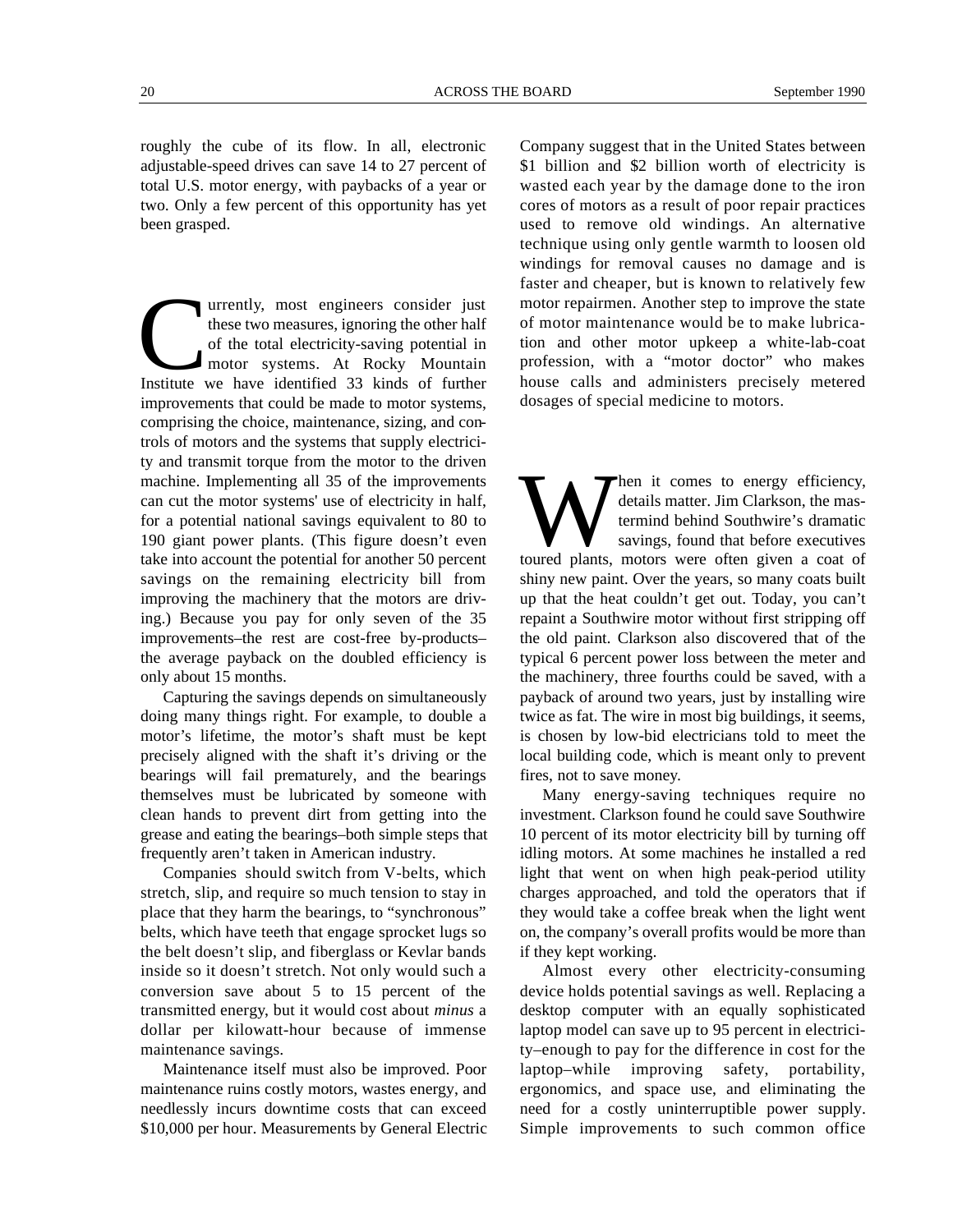devices as laser printers and photocopiers can save most of their energy and help avoid multimillion-dollar investments to expand airconditioning capacity to handle machine heat in older buildings. For both these devices, for example, "cold fusing"–setting the toner onto the paper with a cold compression roller rather than a hot drum–saves 90 percent of the electricity, eliminates fumes and warmup time, and gives twice the life with half the maintenance. Further savings can be gained by installing controls that turn such machines off or into a standby mode when not in use.



Belt-tightening: Electric drives can be made 5 to 15 percent more efficient by switching from V-belts (top) to synchronous belts, such as the Poly Chain GT (bottom) made by the Gates Corporation.

Making windows more efficient also saves money. Most buildings use plain glass, so you're hot in summer and cold in winter. But new "superwindows" provide year-round comfort. Some let in 60 percent of the visible light, thereby displacing electric light and the heat it produces, while admitting only two percent of the sun's heat. Other windows, designed for cold climates, can insulate up to six times as well as double glazing, and can even gain more heat than they lose in the winter while facing in any direction, including north. At Rocky Mountain Institute's research center, we have no furnace in a climate that goes down to -47°F. Our cold-climate windows not only permit us to do without a furnace, cutting winter heating bills by \$1,000 a month, but also have reduced our building's net capital cost. The reason: We saved more by eliminating the furnace and ductwork than it cost us to install the superwindows and superinsulation. Fully used, superwindows could save the United States four million barrels worth of oil and gas per day, at costs of a few dollars per barrel–far cheaper than drilling for more.

Increasingly popular superefficient appliances are another fountainhead of savings: There are refrigerators and freezers on the market that consume 10 to 20 percent of the usual amount of energy, commercial refrigeration systems that save more than 50 percent, and televisions and high-performance showerheads that save 75 percent. The collective results can be astounding. My 4,000 square-foot home's lights and appliances cost only \$5 a month to run–a 90 percent savings over normal bills. Installing new technology has also resulted in a more than 99 percent savings in space and water heating and a 50 percent reduction in water usage. Best of all, the payback period for my home's improvements was only 10 months, and that was with 1983 technology.

What do all these opportunities add up to nationwide? A comprehensive study by Rocky Mountain Institute suggests that if the thousand or so best electricity-saving

innovations now on the market were fully installed in U.S. buildings and equipment, they'd save about three fourths of all electricity now used, at an average payback of slightly more than one year, while providing unchanged or improved services.

Some of these innovations are now becoming popular. Sales of many kinds of electricity-saving devices are more than doubling every year. Advanced windows, for instance, have gone from 1 percent to more than 60 percent of the insulated-glass market in just a few years. More than 20 million compact fluorescent lamps are expected to be sold this year.

External progress in converting to electricity-<br>saving technologies has so far been much<br>slower than it should be. A major obstacle<br>to efficiency is the indifference or<br>outright opposition of about a third of the utility et progress in converting to electricitysaving technologies has so far been much slower than it should be. A major obstacle to efficiency is the indifference or industry. Some utilities have exemplary (and highly profitable) programs to help their customers use electricity more efficiently, but others are still trying to sell more electricity, not less. This reflects a basic misunderstanding of their business. Customers don't want kilowatt-hours; they want services such as hot showers, cold beer, lit rooms, and spinning shafts, which can come more cheaply from using less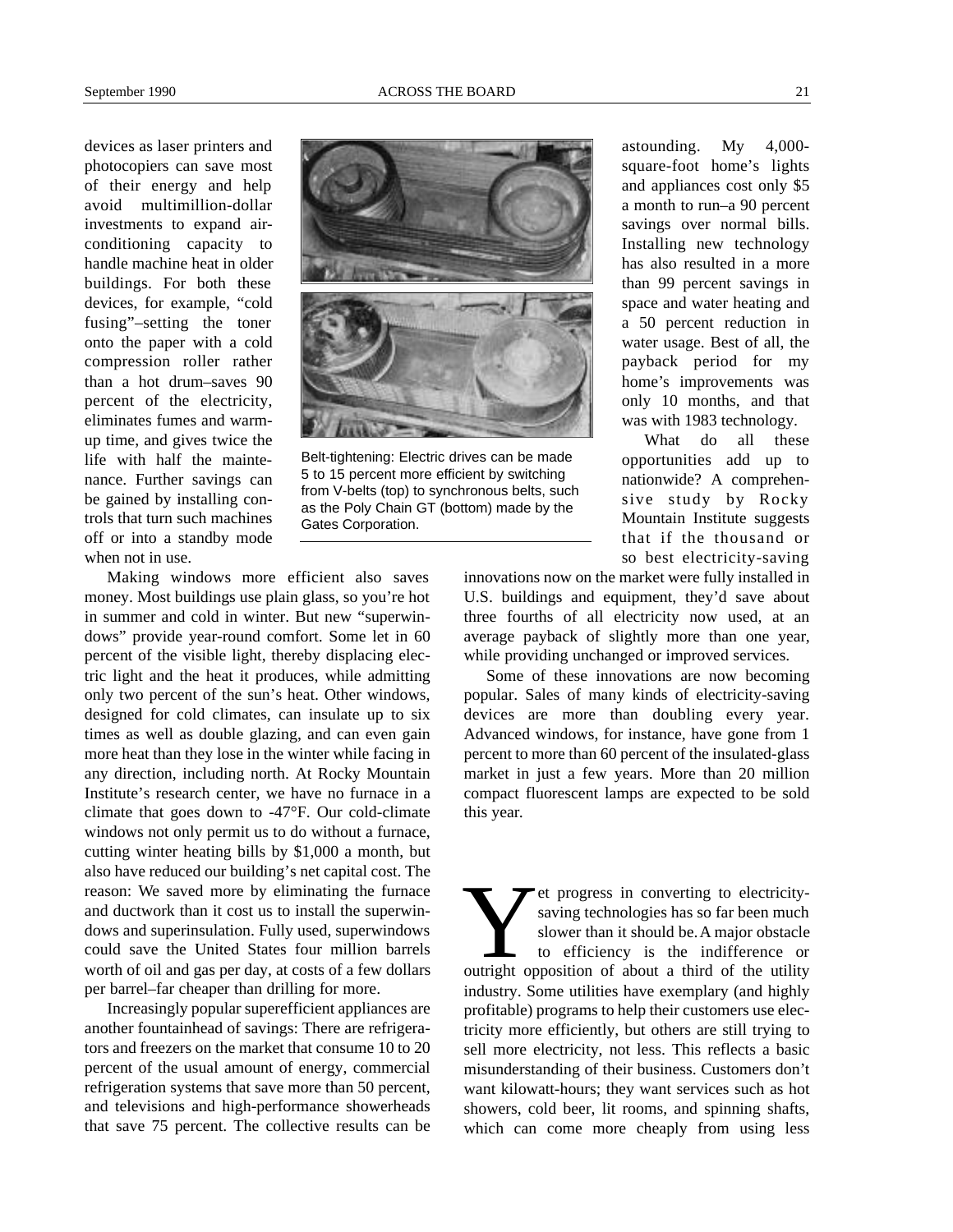electricity more efficiently. Good programs to save commercial and industrial electricity cost only about a half cent per kilowatt-hour, which is severalfold cheaper than just operating a coal or nuclear plant, and 10 to 20 times cheaper than building a new one.

Many utilities, conditioned by a century of rising sales and revenues, still forget that, like any other business, they can make money on margin instead of volume. This is true even for utilities with overcapacity: If it's cheaper to save electricity than to make it, then a utility should save it regardless of how much capacity it has, because capacity is a sunk cost, whereas marginal variable costs can still be saved. New regulations in California, New York, and Massachusetts are encouraging such choices by

decoupling utilities' profits from their sales and letting them keep part of the savings as extra profit, thereby directly rewarding efficient behavior. A dozen more states are developing similar incentives for their utilities.

second obstacle to efficiency is that<br>many electricity-using devices are<br>purchased by people who won't be<br>little incentive to consider efficiency when second obstacle to efficiency is that many electricity-using devices are purchased by people who won't be paying their running costs and thus have comparing prices. Furthermore, most customers don't know what the best efficiency buys are, where to get them, or how to shop for them. Business customers have trouble conveniently buying integrated packages of efficient equipment; only a handful of companies can do everything to your lighting systems and do it right, and nobody as yet offers such a service for completely overhauling your motor systems.

Perhaps the most critical obstacle to overcome is the "payback gap" between consumers and utilities. If you invest your own money to save energy in your business or home, you'll probably want it back within a couple of years, implying a real discount rate upward of 60 percent a year. In contrast, if a utility has to build or expand a power plant to meet increased demand, it'll probably use a 20-year payback horizon, or about a 5 or 6 percent real annual discount rate. The utility's great technical and financial strengths, low information costs, diversified risk portfolio, and steady cash flow allow it to take a more relaxed view of investments than consumers can.

Although these respective discount rates are rational for each party, for the American economy their tenfold payback gap makes us invest too little in efficiency and too much in new power plants, misallocating some \$60 billion a year.

Many utilities are seeking to

equalize the disparity in discount rates between them and their customers by financing efficiency via concessionary loans, rebates, and even gifts. Southern California Edison Company, for instance, has given away more than 800,000 compact fluorescent lamps because it's cheaper than operating the company's existing power plants. Utilities are also beginning to explore leasing electricity-efficient lamps and motor systems to consumers. For example, a 20-cent-perlamp-per-month charge on a consumer's electric bill lets him pay for the efficiency improvement over time, exactly as he now pays for power plants.

Rocky Mountain Institute has come up with an innovative way to foster such efficiency gains: creating negawatt markets. Negawatt markets would treat saved electricity as a commodity, just like copper, wheat, and pork bellies. Negawatts (saved watts) would be subject to competitive bidding, arbitrage, and secondary markets. Some entrepreneurial utilities even want to become "negawatt brokers" and create spot, future, and options markets in saved electricity. Such markets could be highly profitable: Arbitrageurs make money on spreads of a fraction of a percent, but the spread in discount rate between utilities and their customers is closer to 1,000 percent.

Bright Idea: Replacing a 75-watt incandescent bulb with an SL fluorescent bulb from Philips (above) cuts electricity use by 76 percent.